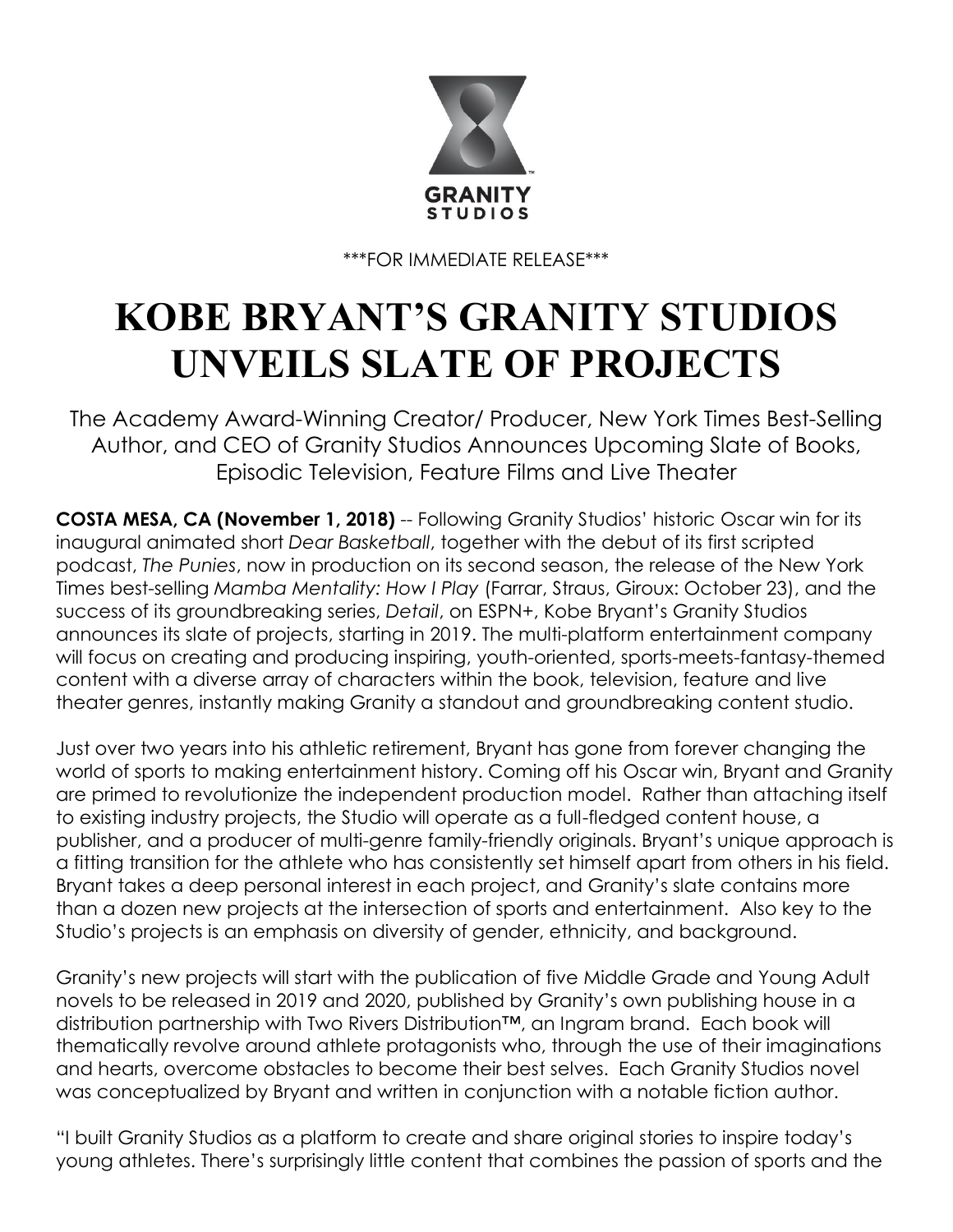traditions of original storytelling. Granity Studios will fill that void," said Bryant. "Our team has worked tirelessly to put together an incredible slate of projects that we believe will change how young athletes learn more about themselves, as well as the sports they play. As a creator, producer, and most importantly, the father of three young girls, I continue to be inspired to build a studio that welcomes diverse storytellers who aim to inspire young people to reach their full potential."

March 2019 will see the release of *The Wizenard Series: Training Camp* in which we read about a diverse cast of young male characters and their mysterious coach who breaks down five individual players to build a team. *Legacy and the Queen*, the story of a young, black, female tennis prodigy who uses her talents to take on the most powerful player, "the Queen," and save her family from ruin, will hit shelves worldwide in July 2019. *Viva*, a tale about a Latina princess who struggles with her quest for success in a kingdom under siege, is slated for October 2019. Granity Studios books will be available wherever books are sold. Additional books will follow in 2020.

Bryant and team will look to develop each novel across a variety of genres including theater, animation and live-action. Planning has begun for *The Punies* animated TV series, *The Wizenard Series: Training Camp* is slated for theater, and *Legacy and the Queen* and *Viva* are slated as animated projects.

"Granity is a more than just a production company," adds Molly Carter, Granity Studios Chief Marketing Officer. "It's a home for visionaries in every genre – from publishing to television to film – to come together and redefine a category. Unlike any athlete in the content industry, Kobe himself has conceptualized and created each story being released by our studio. His reputation for hard work and relentless perfection precedes him, as does his dedication to fostering innovation, diversity, and community. The same rules apply here. We're excited to enter the next stage of development with projects across the spectrum."

"Kobe Bryant is one of the greatest to ever play the game of basketball. He learned many life lessons on the court, and he's now devoting his time to inspiring and teaching these lessons to children through engaging story telling. We're delighted to work with Kobe and the Granity Studios imprint to bring those lessons to children everywhere." said Matty Goldberg, Vice President, Sales and Acquisitions, Ingram Content Group.

In a new model of single-entity marketing support, blue-chip firm Rogers & Cowan represents Bryant and Granity Studios in all marketing and publicity associated with Granity's projects, global licensing of all studio IP, and Bryant's personal licensing in select markets. The account is overseen by Rogers & Cowan's Craig Greiwe, Jeff Raymond, and Nicole Wool, with licensing by Gavin Foster of Rogers & Cowan agency ITB Worldwide. Bryant and Granity Studios are also represented by WME.

## **ABOUT GRANITY STUDIOS**

Formed by NBA Legend Kobe Bryant, Granity Studios is a multi-media original content company Bryant founded to enable young athletes to maximize their full potential through creative storytelling. Projects include the Bryant-created, critically-acclaimed Showtimedistributed documentary *Kobe Bryant's Muse*, the 2018 Academy-Award and Annie Award winning animated short *Dear Basketball*, the groundbreaking television series *Detail,* which